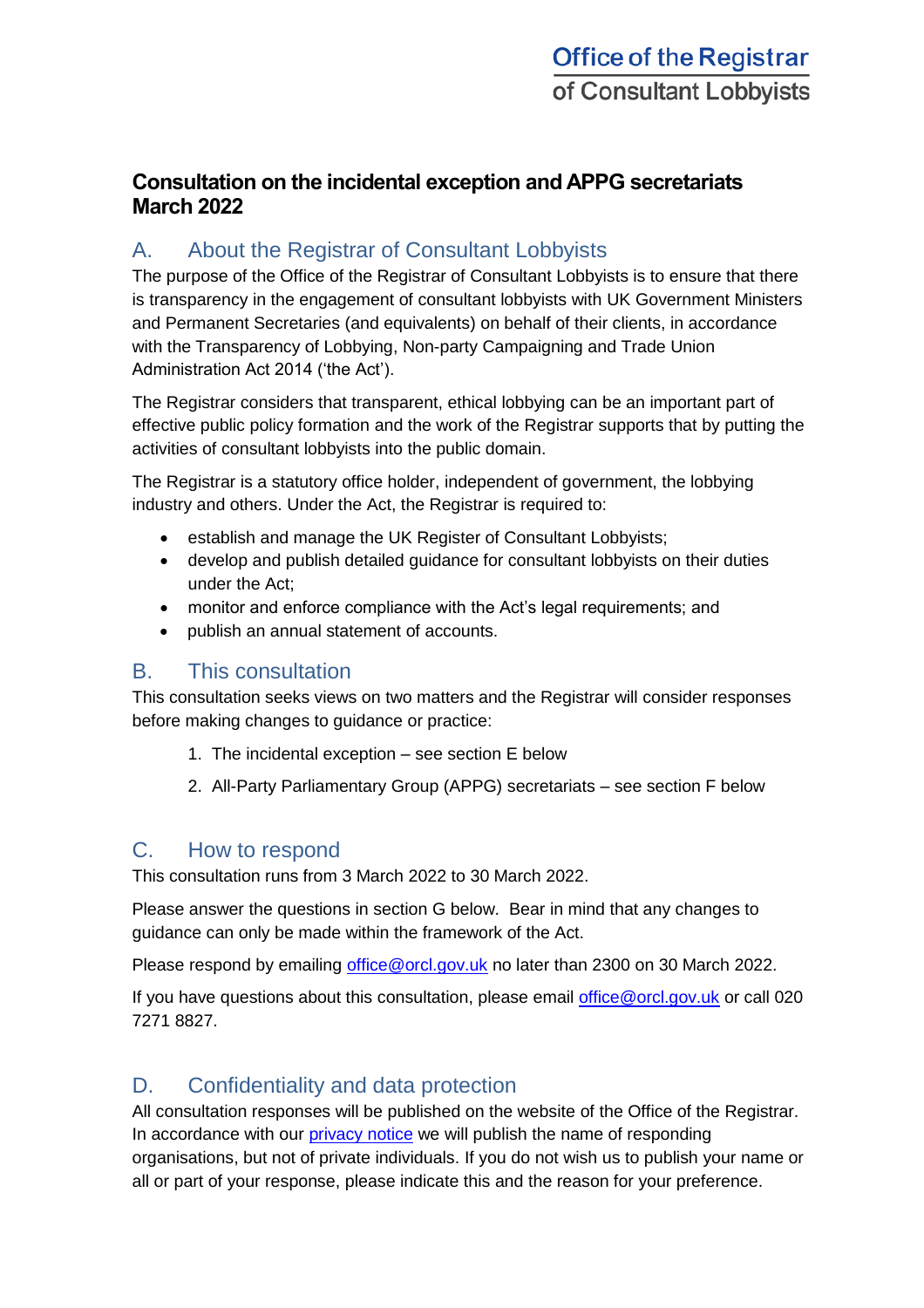## E. Background and proposals on the incidental exception

The Act sets out the obligations on those who engage in consultant lobbying as defined by the Act.

Schedule 1 of the Act sets out the 'incidental exception' which says that a person does not carry on the business of consultant lobbying when they make a communication if:

- a. They carry on a business which consists mainly of non-lobbying activities, and
- b. The particular communication is incidental to the carrying on of those activities.

"Non-lobbying activities" is also defined in schedule 1. Broadly, this is everything other than relevant communications to any minister or official or staff of a central government department, any of the devolved governments, any local government body and any EU institution.

To take advantage of the incidental exception a person or organisation must meet both tests: their business consists "mainly of non-lobbying activities" and the particular communication is "incidental to the carrying on of those activities". Consequently:

- If a business does not consist mainly of non-lobbying activities, then they will not be able to rely on this exception, regardless of how "incidental" the particular communication is; and
- Even a person whose business consists mainly of non-lobbying activities will be subject to the Act if the particular communication is not incidental to those activities.

The incidental exception, as defined in the Act, is complex and the interpretation of words such as 'incidental' and 'mainly' is not always clear or universally agreed. The Registrar's guidance therefore seeks to illustrate how he will exercise his functions in relation to this. Current guidance can be found [here.](https://registrarofconsultantlobbyists.org.uk/guidance/guidance-on-registration-and-qirs-including-specialist-guidance-for-think-tanks-and-support-service-providers-to-appgs/#Lobbying-that-is-incidental-to-non-lobbying-activities)

In order to aid clarity, consistency and ease of interpretation, the Registrar is proposing to amend this part of the guidance as follows:

#### *5.1. Lobbying that is incidental to non-lobbying activities*

*A person does not carry on the business of consultant lobbying when they make a communication if:* 

- *1. they carry on a business which consists mainly of non-lobbying activities, and*
- *2. the making of the communication is incidental to those activities.*

*In this context, 'incidental' means: a minor accompaniment to the main focus of a business's activities. This is a narrow exception and will not apply to most businesses or individuals that engage in consultant lobbying.* 

*A communication is not incidental when it is a substantive part of the main business assessed either:* 

- *by volume; or*
- *by the value of the work undertaken; or*
- *by its significance to the client offering; or*
- *by the significance of its contribution to the business's non-lobbying activities.*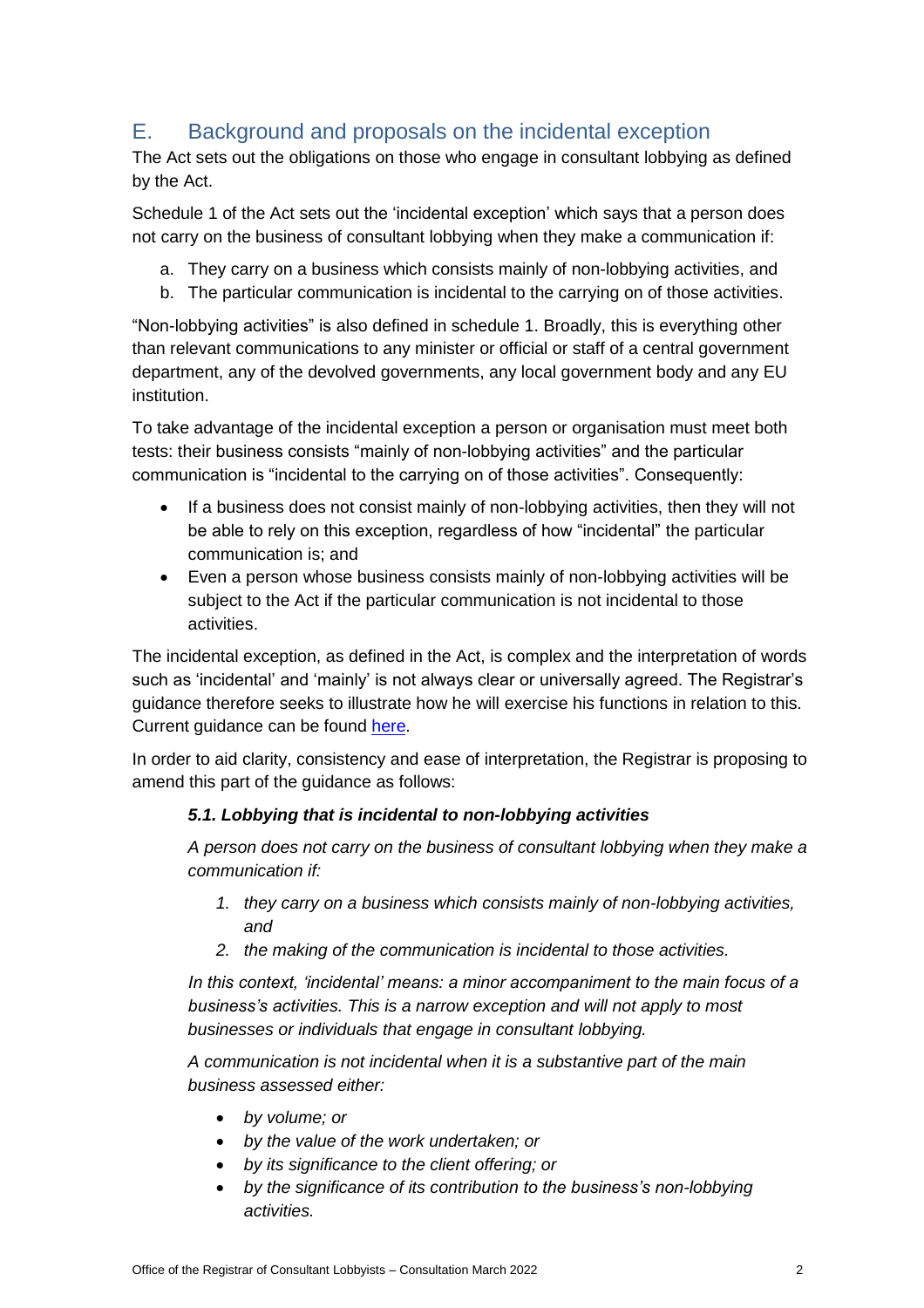*This means that:* 

- *If lobbying forms a significant proportion of an organisation's activities, even if it is not the majority of its work, it will not be incidental.*
- *If lobbying is a small proportion of an organisation's activities, but is a recognised part of its offer to clients, it will not be incidental.*
- *If lobbying is a small proportion of an organisation's activities but generates a significant amount of income, it will not be incidental.*
- *If lobbying is a small proportion of an organisation's activities but makes a significant contribution to the non-lobbying activities, it will not be incidental.*

*If an organisation undertakes only a small amount of lobbying work but that lobbying work makes a significant contribution to its non-lobbying work – either, for example, because it enhances its public profile or because it makes a substantive difference to some aspect of the business's non-lobbying work - then these activities will be registrable. So, a relatively small piece of lobbying work which made a decisive difference to an organisation's non-lobbying business – for example, by seeking a change to regulation which would enable a large construction project to proceed - would be registrable.*

*If an organisation has employees whose job includes communicating with Ministers on behalf of clients or if the organisation offers a lobbying service to clients, then these activities will be registrable.* 

*The fact that an organisation considers this service a minor part of their business or they do not think of themselves as lobbyists does not mean that they are not lobbying.* 

*As a result, most lawyers, accountants, management consultants and others that communicate with Ministers on behalf of clients are required to register.*

Please see questions 1 and 2 below.

## F. Background and proposals on APPG secretariats

Part 6.2 of current guidance looks at issues that are relevant to 'Providers of support [services to All-Party Parliamentary Groups \(APPGs\)'](https://registrarofconsultantlobbyists.org.uk/guidance/guidance-on-registration-and-qirs-including-specialist-guidance-for-think-tanks-and-support-service-providers-to-appgs/#Providers-of-support-services-to-All-Party-Parliamentary-Groups). These 'support providers' are more generally known as 'secretariats' and the Registrar proposes to use that description in the next version of the guidance.

The Registrar proposes to amend this part of the guidance, to give greater simplicity about who should be declared as clients by secretariats. The purpose of the Act is to ensure that it is clear whose interests a consultant lobbyist is representing. Therefore, the proposed guidance provides that the APPG and all external funders must be declared as clients. The proposed section is:

#### *6.3.1 Who is the client?*

*Where a secretariat is paid and communicates with a Minister on behalf of an APPG, the APPG must be declared as the client on the Quarterly Information Return.*